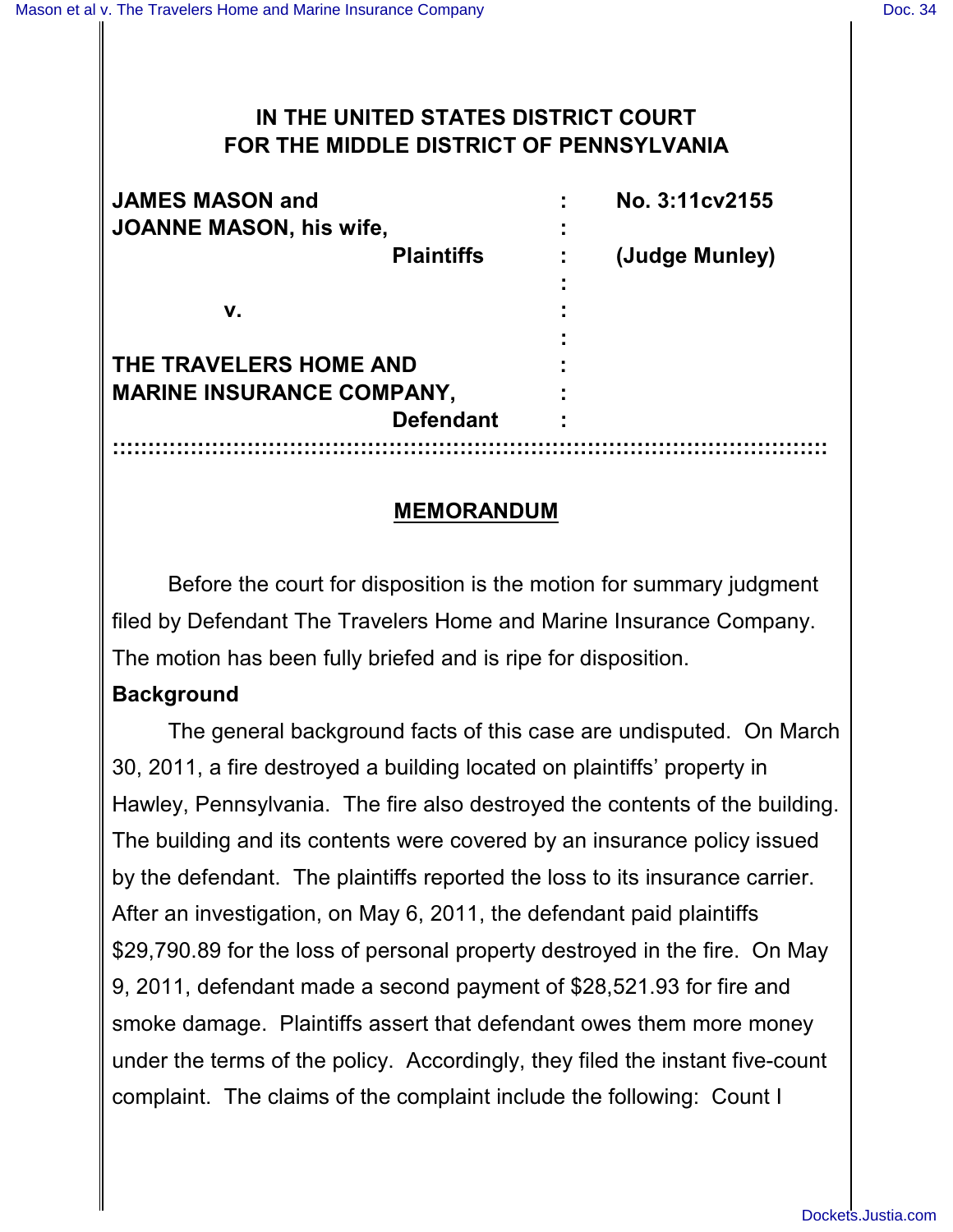asserts that the defendant improperly made a deduction for depreciation when calculating the amount due; Count II asserts that defendant still owes them nearly \$600,000 representing the replacement cost of the building; Count III is a claim for insurance bad faith and seeks \$1,000,000 in damages; Count IV seeks \$1,264 in damages, which represents the permits plaintiffs had to obtain to remove debris from the premises and rebuild the garage; Count V seeks damages for the loss of the use of the premises to house their pets during the daytime hours.

Plaintiff filed suit in the Court of Common Pleas of Wayne County, Pennsylvania and then defendant removed the case to this court on August 3, 2012.

#### **Jurisdiction**

This Court has jurisdiction pursuant to the diversity jurisdiction statute, 28 U.S.C. § 1332. The plaintiffs are residents of the Commonwealth of Pennsylvania and defendant is a Connecticut corporation with a principal place of business in Hartford, Connecticut. Because we are sitting in diversity, the substantive law of Pennsylvania shall apply to the instant case. Chamberlain v. Giampapa, 210 F.3d 154, 158 (3d Cir. 2000) (citing Erie R.R. v. Tompkins, 304 U.S. 64, 78 (1938)). **Standard of review**

Granting summary judgment is proper "'if the pleadings, depositions, answers to interrogatories, and admissions on file, together with the affidavits, if any, show that there is no genuine issue as to any material fact and that the moving party is entitled to judgment as a matter of law.'" See Knabe v. Boury, 114 F.3d 407, 410 n.4 (3d Cir. 1997) (citing FED. R. CIV. P. 56©)). "[T]his standard provides that the mere existence of some alleged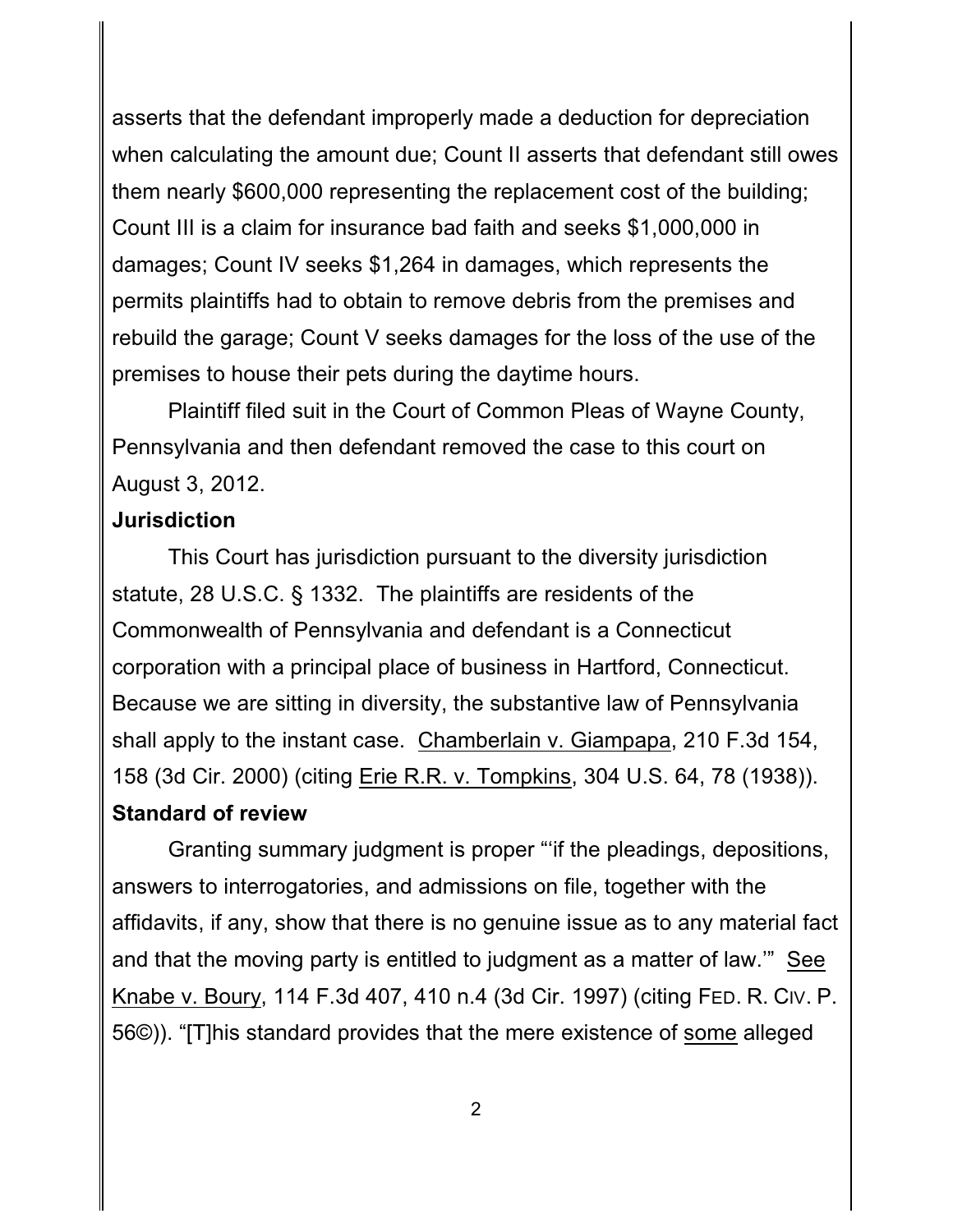factual dispute between the parties will not defeat an otherwise properly supported motion for summary judgment; the requirement is that there be no genuine issue of material fact." Anderson v. Liberty Lobby, Inc., 477 U.S. 242, 247-48 (1986) (emphasis in original).

 In considering a motion for summary judgment, the court must examine the facts in the light most favorable to the party opposing the motion. Int'l Raw Materials, Ltd. v. Stauffer Chem. Co., 898 F.2d 946, 949 (3d Cir. 1990). The burden is on the moving party to demonstrate that the evidence is such that a reasonable jury could not return a verdict for the non-moving party. Anderson, 477 U.S. at 248 (1986). A fact is material when it might affect the outcome of the suit under the governing law. Id. Where the non-moving party will bear the burden of proof at trial, the party moving for summary judgment may meet its burden by showing that the evidentiary materials of record, if reduced to admissible evidence, would be insufficient to carry the non-movant's burden of proof at trial. Celotex v. Catrett, 477 U.S. 317, 322 (1986). Once the moving party satisfies its burden, the burden shifts to the nonmoving party, who must go beyond its pleadings, and designate specific facts by the use of affidavits, depositions, admissions, or answers to interrogatories showing that there is a genuine issue for trial. Id. at 324.

#### **Discussion**

This case involves the application of a homeowner's insurance policy. With regard to insurance law, Pennsylvania law provides:

> Under Pennsylvania law, the interpretation of an insurance contract is a matter of law for the court. Madison Constr. Co. v. Harleysville Mut. Ins. Co., 557 Pa. 595, 735 A.2d 100, 106 (1999). "Where a provision of a policy is ambiguous, the policy provision is to be construed in favor of the insured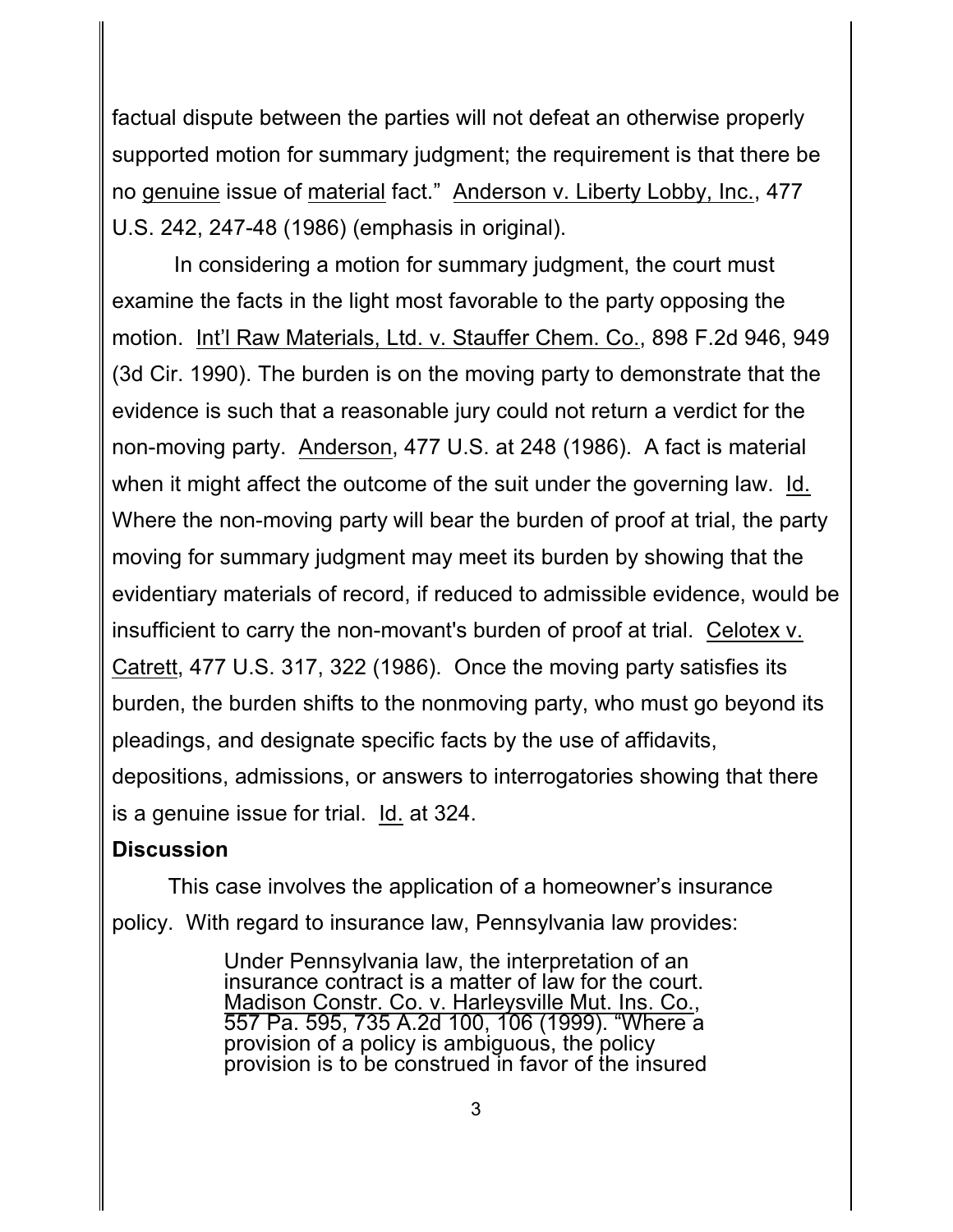and against the insurer, the drafter of the agreement. Where, however, the language of the contract is clear and unambiguous, a court is required to give effect to that language." Id. (quoting Gene & Harvey Builders, Inc. v. Pennsylvania Mfrs.' Ass'n, Ins. Co. 512 Pa. 420, 517 A.2d 910, 913 (1986)). "Contractual language is ambiguous 'if it is reasonably susceptible of different constructions and capable of being understood in more than one sense.' " Id. (quoting Hutchison v. Sunbeam Coal Corp., 513 Pa. 192, 519 A.2d 385, 390 (1986)). <u>Lexington Ins. Co. v. W. Pa. Hòsp.</u>, 423 F.3d 318, 323 (3d Cir. 2005).

Defendant's motion for summary judgment raises the following three issues: 1) whether count I fails because plaintiffs never provided documentation that the personal property destroyed in the fire has been replaced; 2) whether counts II, IV and V fail due to the policy language; and 3) whether count III fails because as a matter of law, defendant has not engaged in bad faith. We will address each issue in turn.

## **I. Count I**

Defendant has paid plaintiff's personal property loss claim. Defendant, however, made a deduction for depreciation of the property. Plaintiffs assert that defendant owes the replacement cost of the personal property, with no deduction for depreciation. This difference amounts to \$15,667.00 according to the plaintiffs. Defendant moves for judgment on this claim on the basis that the plaintiffs have not met all the conditions precedent to being paid the replacement value of the personal property as opposed to the amount reduced for depreciation. After a careful review, we agree with defendant.

The policy provides as follows:

# **A. Eligible Property**

**1.** Covered losses to the following property are settled at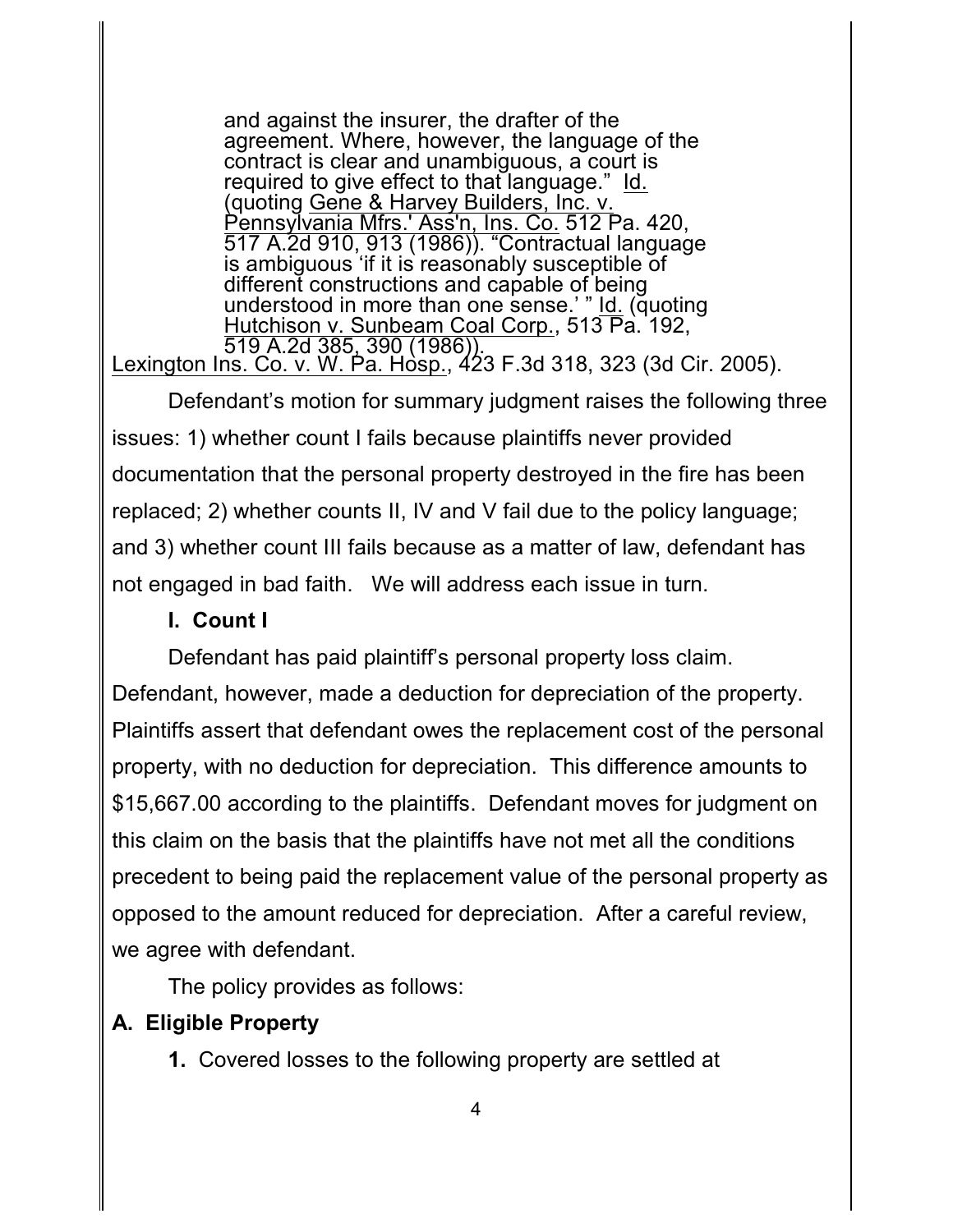replacement costs at the time of loss: **a.** Property described in Coverage C;

#### **C. Replacement Cost Loss Settlement Condition**

The following loss settlement condition applies to all property described in **A.** above:

\* \* \*

**1.** We will pay no more than the least of the following amounts: **a.** Replacement cost at the time of loss without deduction for depreciation;

**b.** The full cost of repair at the time of loss;

**c.** The limit of liability that applies to Coverage C, if applicable;

**d.** Any applicable special limits of liability stated in this policy; or

**e.** For loss to any time described in **A.2.a. - f.** above, the limit of liability that applies to the item.

**2.** If the cost to repair or replace the property described in **A**. above is more than \$2,500, we will pay no more than the actual cash value for the loss until the actual repair or replacement is complete.

The parties do not dispute that the cost to repair or replace the property at issue is greater than \$2,500. Therefore, the insurance company is liable for the "actual cash value for the loss until the actual repair or replacement is complete." Id. Defendant's position is that the term "actual cash value" is clear and unambiguous. The unambiguous term calls for a deduction for depreciation before paying the plaintiff. Plaintiffs' position is that the policy does not define the term "actual cash value." Because the term is not defined, it is inappropriate to make a deduction for depreciation when computing the "actual cash value." After a careful review, we agree with the defendant.

Contrary to plaintiff's argument, the policy does, in fact, define "actual cash value." The Policy provides: "Actual case value means the amount it would cost to repair or replace covered property, at the time of the loss or damage, with material of like kind and quality, subject to a deduction for deterioration, depreciation and obsolescence." (Doc. 1-2, Policy at 1).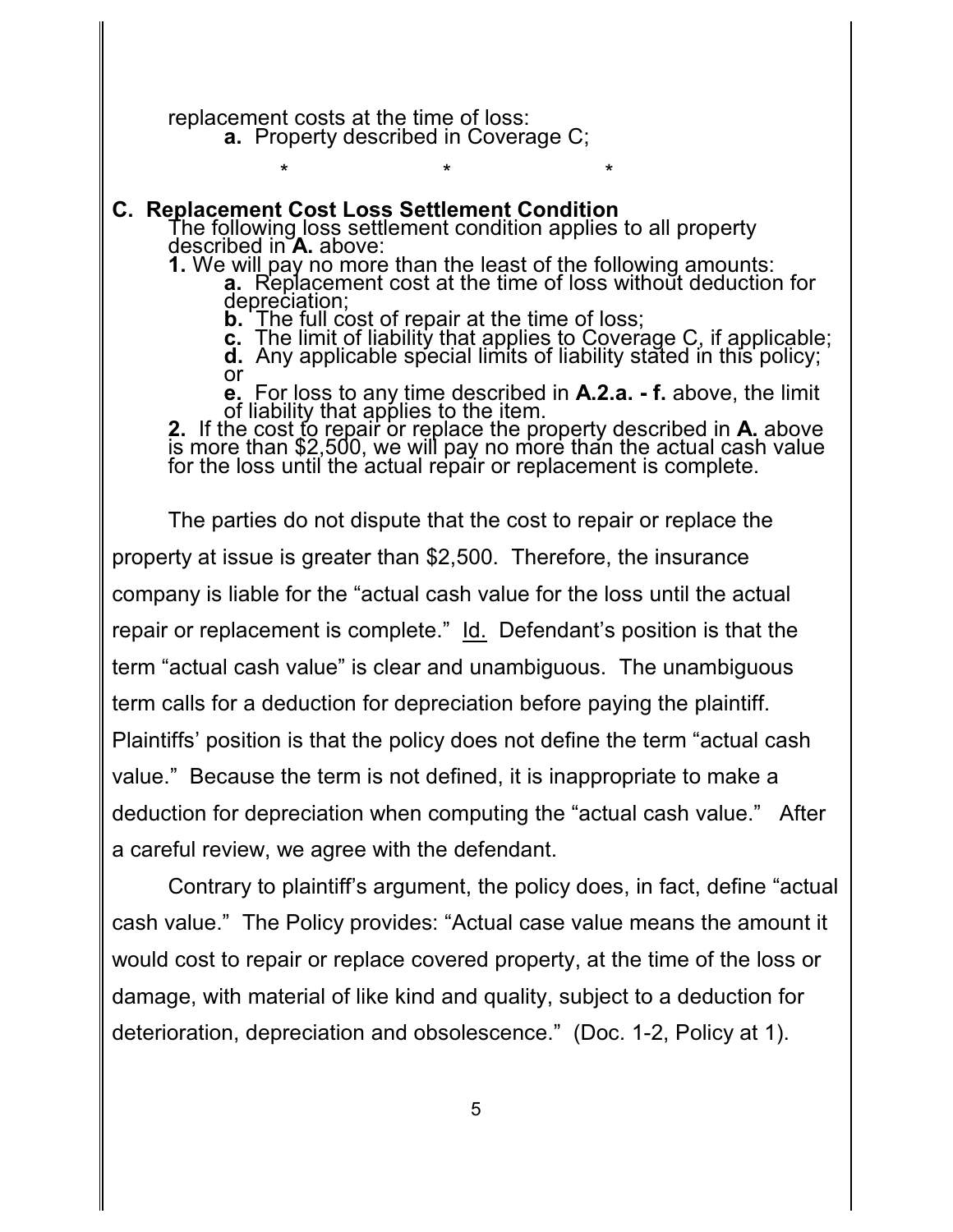The parties agree that the amount of loss exceeds \$2,500. (Doc. 17, Def.'s Mot. for Summ. J. ¶ 14; Doc. 20 Pls.' Resp. to Def's Mot. for Summ. J. ¶ 14). Therefore, under the clear and unambiguous terms of the policy, defendant need only pay the actual cash value of the loss, including appropriate deductions for depreciation, until the actual repair or replacement is complete. Plaintiff admits that defendant has paid \$28,521.93 for the personal property claim. (Doc. 1-2, Compl. ¶ 16, 20). Plaintiff complains that this amount reflects a deduction for depreciation. Under the policy such a deduction is appropriate until plaintiffs establish that actual repair or replacement is complete. Defendant asserts that plaintiffs have not provided any documentation or other proof that they have repaired or replaced any personal property destroyed in the fire. (Def.'s Stat. of Undisputed Facts<sup>1</sup>,  $\P$  12). Plaintiff has presented no evidence to the contrary.

Based upon our analysis, defendant appropriately made a deduction for depreciation in paying benefits to the plaintiffs for their loss of personal property. Accordingly, summary judgment in favor of the defendant on count one of the complaint is appropriate.

Plaintiffs did not file an appropriate answer to defendant's statement <sup>1</sup> of undisputed facts. See L.R. 56.1 ("The papers opposing a motion for summary judgment shall include a separate, short and concise statement of the material facts, responding to the numbered paragraphs set forth in the [moving party's statement of material facts]."). Plaintiffs did, however, file a counter statement of material facts. Nothing in this counter statement raises a material question of fact regarding whether plaintiffs submitted appropriate proof of repair or replacement of the personal property. Rather, plaintiffs' argument is that such proof is not needed under the policy and the benefits should not have been reduced due to depreciation. As set forth above, however, this argument lacks merit.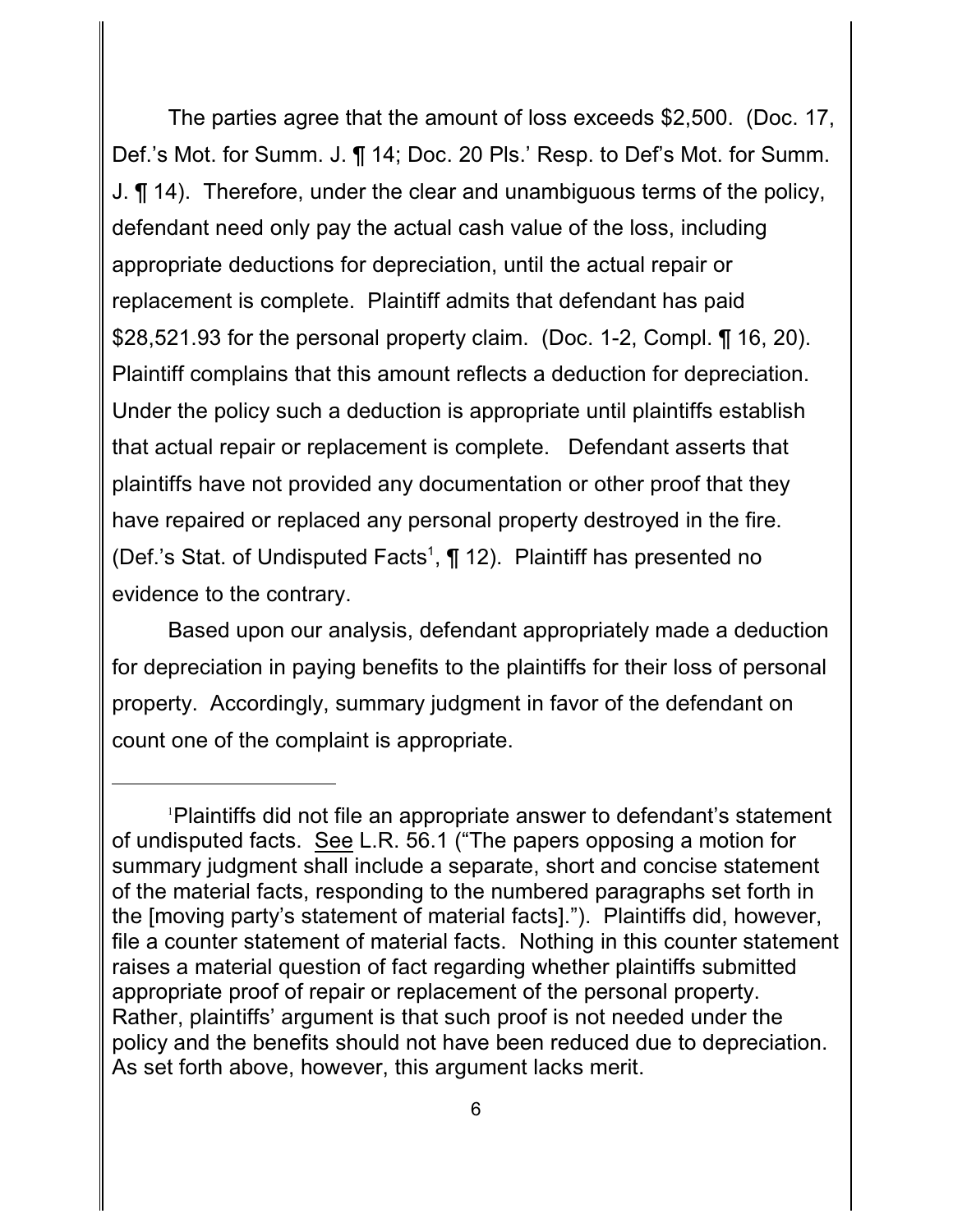# **II. Counts II, IV and V**

Counts II, IV and V of plaintiffs' complaint deal with the losses suffered due to the destruction of the building. Defendant argues that the policy did not cover the building at issue. As noted above, the insurance policy at issue is a homeowners policy. (See Doc. 1-2, Policy). As such it provided coverage for plaintiff's dwelling as well as limited coverage for other structures. At issue in the instant case is not the plaintiff's dwelling but an "other structure" in which was stored certain property. Under the policy, other structures are covered as follows:

> COVERAGE B - OTHER STRUCTURES 1. We cover other structures on the "residence premises" set apart from the dwelling by clear space. This includes structures connected to the dwelling by only a fence, utility line, or similar connection.

2. We do not cover:

a. Land, including on which the other structures are located;

b. Other structures rented or held for rental to any person not a tenant of the dwelling . . .

c. Other structures from which any "business" is conducted; or

d. Other structures used to store "business" property. However, we do cover a structure that contains "business" property solely owned by an "insured" or a tenant of the dwelling provided that "business" property does not include gaseous or liquid fuel, other than fuel in a permanently installed fuel tank of a vehicle or craft parked or stored in the structure.

(Doc. 1-2, Policy at 3-4).

Defendant alleges that the instant case falls under subsection 2.d.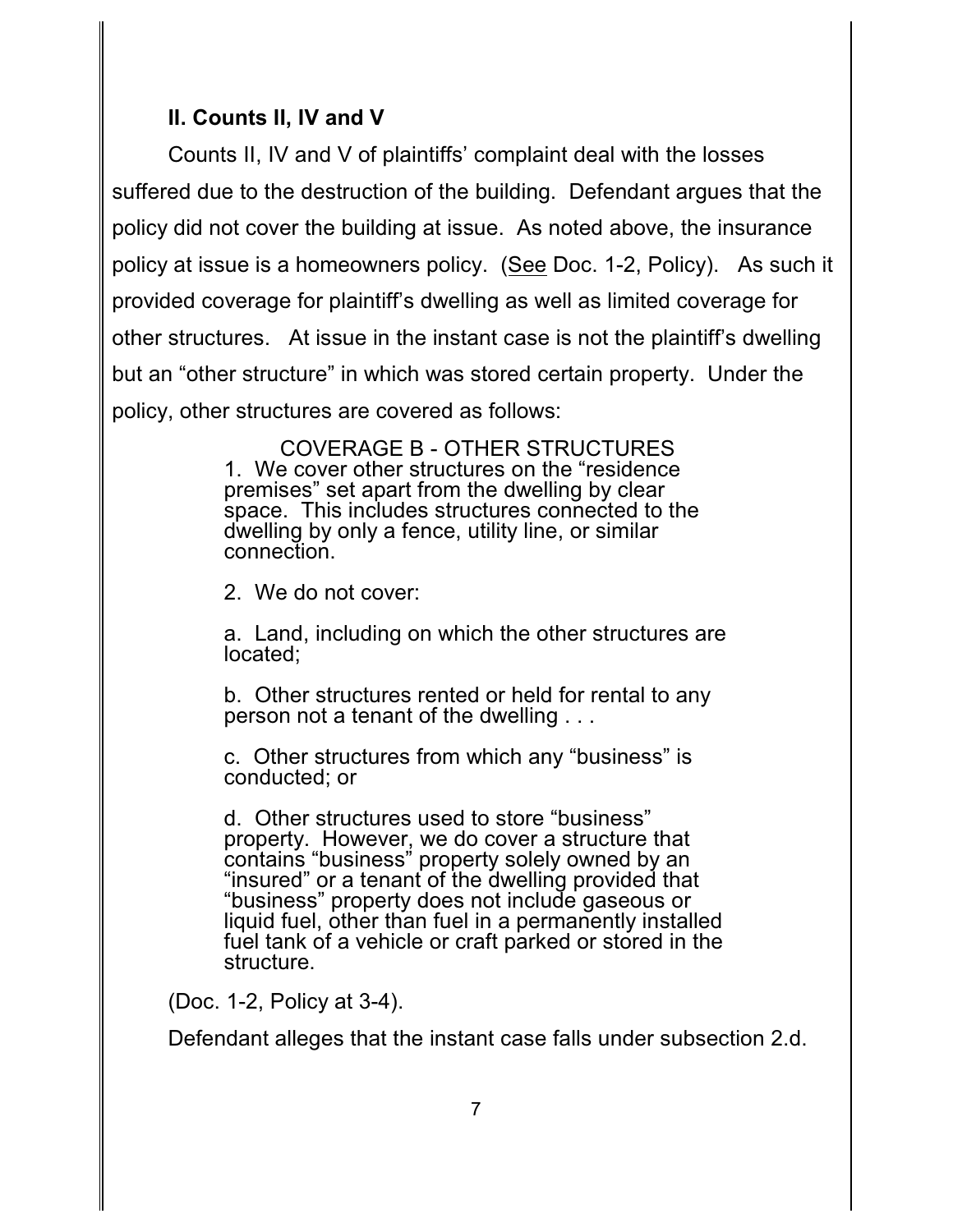The building at issue was a structure other than the dwelling that was used to store business property. The business property was not solely owned by an "insured" or a tenant of the dwelling according to the defendant. Thus, defendant argues that no coverage is available for the building. Plaintiff agrees that the Policy does not provide coverage for "[o]ther structures used to store 'business property.'" (Doc. 17, Def.'s Mot. for Summ. J. ¶ 22; Doc. 20, Pls.' Answer to Mot. for Summ. J. ¶ 22). Plaintiffs also conceded that the named insureds under the Policy were the plaintiffs, James Mason and Joanne Mason. (Doc. 17, Def.'s Mot. for Summ. J. ¶ 22; Doc. 20, Pls.' Answer to Mot. for Sum J. ¶ 22). Plaintiffs concede that the property located in the structure was in fact owned by a business, in fact two different businesses, White Mills Pet Shop, Inc. and United Plumbing Heating and Air Conditioning, Inc. Plaintiff argues, however, that these businesses were solely owned by the plaintiffs. Therefore, coverage under the Policy should be provided. We disagree.

The named insureds under the Policy were Joanne and James Mason. (Doc. 1-2, Policy). Two business entities, corporations, owned property in the barn. (See Doc. 20, Pls' Answer to Mot. for Summ. J. ¶ 19; Doc. 30, Pls.' Br. at 12 (indicating that the two businesses are corporations)). Thus the "other structures used to store business property exclusion" applies. We are not convinced by plaintiff's arguments that the corporations were solely owned by the plaintiffs therefore coverage should be provided. The law provides that corporations are separate and distinct legal entities with an existence independent of the individuals who compose it. United States v. Sain, 141 F.3d 463, 474 (3d Cir. 1998); see also Commonwealth v. Vienna Health Prods. Inc., 726 A.2d 432, 434

8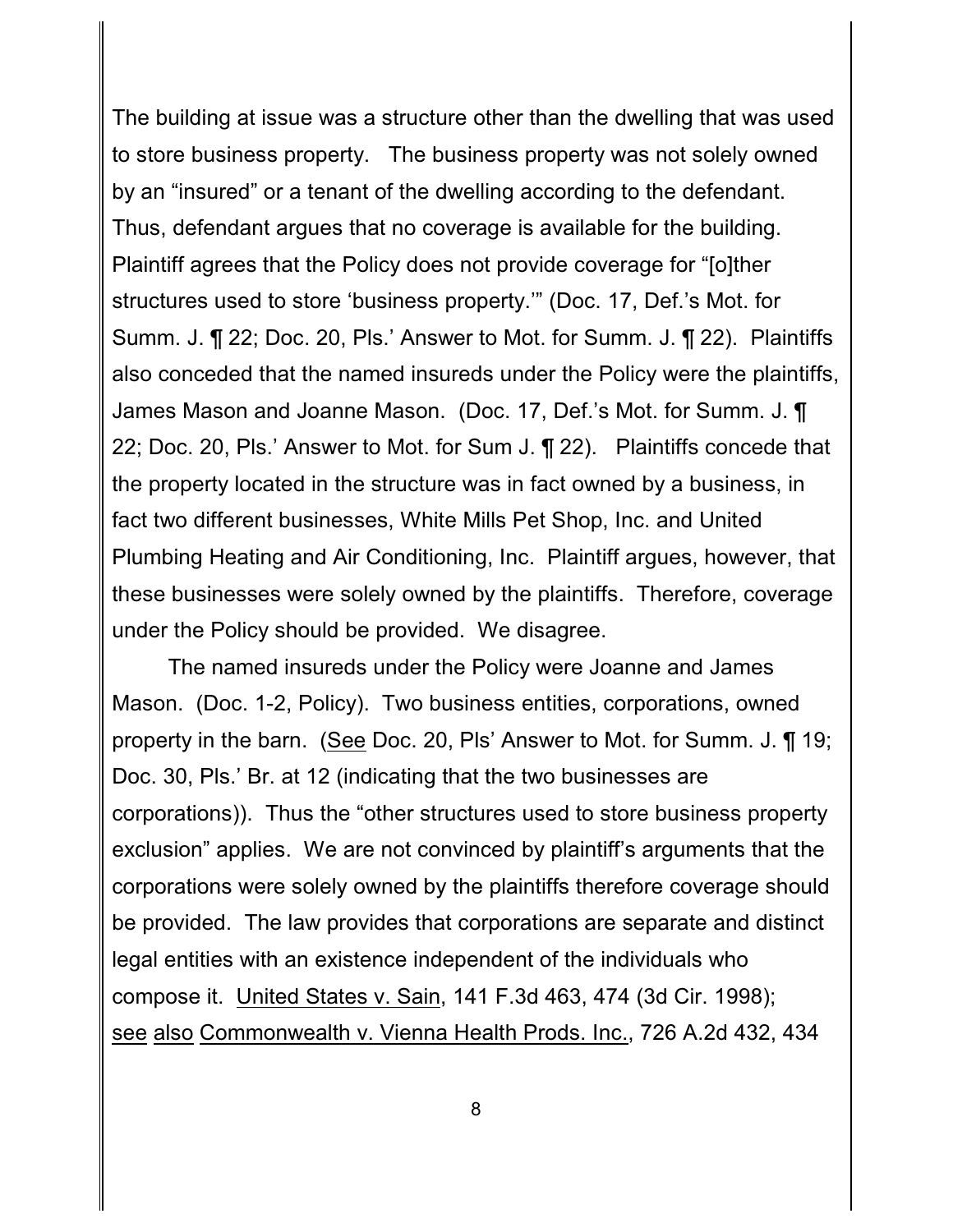(Pa. Commw. Ct. 1999) (holding that a corporation generally must be treated as an independent entity ever if its stock is owned entirely by one person). In fact, under Pennsylvania law, a corporation has the power "to acquire, own and utilize any real or personal property[.]" 15 PA. CONS. STAT. ANN. § 1502(4).

Businesses with a separate and distinct legal identity from the individual plaintiffs stored property in the building. Thus, the "other structures used to store business property" exclusion applies. Summary judgment is appropriate for the defendant on Counts II, IV an V of the Complaint, which all apply to the structure that was destroyed by the fire. $2$ 

#### **III. Bad Faith**

Count III of the complaint is a claim for bad faith. Plaintiffs assert that the defendant failed to properly address and pay their claim. Specifically, plaintiffs aver: "[T]he continuing failure to properly address and pay the claim of the Plaintiffs and the conduct of the Defendant with regards to investigating the claim, failing to remove items on the property, failing to allow Plaintiffs to remove items from the property is unconscionable and clearly is an indication of bad faith[.]" (Doc. 1-2, Compl. ¶ 36). As set forth above, however, defendant owed plaintiff nothing more under the Policy. Therefore, plaintiffs assertion that defendant demonstrated bad faith by failing to properly address and pay the claim is without merit. The remainder of the bad faith count involves

<sup>&</sup>lt;sup>2</sup>In fact, United Plumbing and Heating Service, Inc. had a Commercial Property Insurance Policy that provided coverage for the building destroyed by the fire and business personal property contained in the building. (Doc. 17, Def.'s Mot. for Summ. J. ¶ 20, Doc. 20, Pls.' Answer to Mot. for Summ. J. ¶ 20).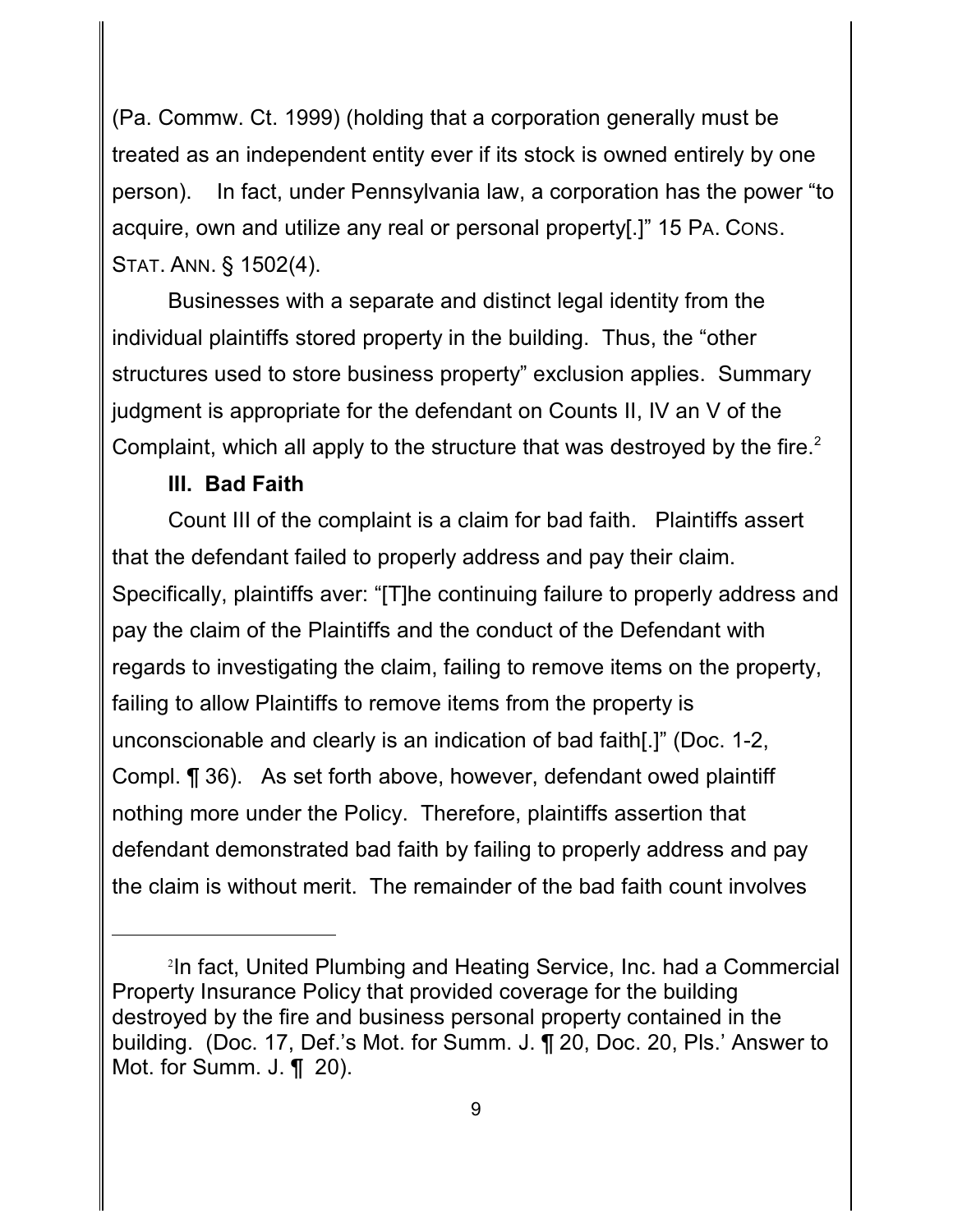defendant's investigation/handling of the plaintiffs' insurance claim. Under Pennsylvania law, a plaintiff's bad faith claim may extend to investigation or handling of the claim, but only where the defendant's conduct "import[s] a dishonest purpose." Post v. St. Paul Travelers Ins. Co., 691 F.3d 500, 524 (3d Cir. 2012) (quoting Brown v. Progressive Ins. Co., 860 A.2d 493, 501 (Pa. Super. Ct. 2004)). "Invariably, this requires that the insurer lack a reasonable basis for denying coverage, as mere negligence or aggressive protection of an insurer's interests is not bad faith." Id. In this case, plaintiffs have not established any "dishonest purpose" on the part of the defendant. Accordingly, the bad faith claim fails, and summary judgment will be granted to the defendant on Count III.

#### **Conclusion**

After a careful review of the defendant's motion for summary judgment, we find that judgment should be granted in defendant's favor. Defendant properly valued the property loss using the "actual cash value" as defined in the Policy. Therefore, judgment should be granted to the defendant on Count I. Judgment will be granted on Counts II, IV and V because they all apply to the structure that was destroyed by fire. The Policy at issue does not cover that structure. Additionally, the bad faith claim will be denied as defendant did not fail to properly address and pay plaintiffs' insurance claim. An appropriate order follows.